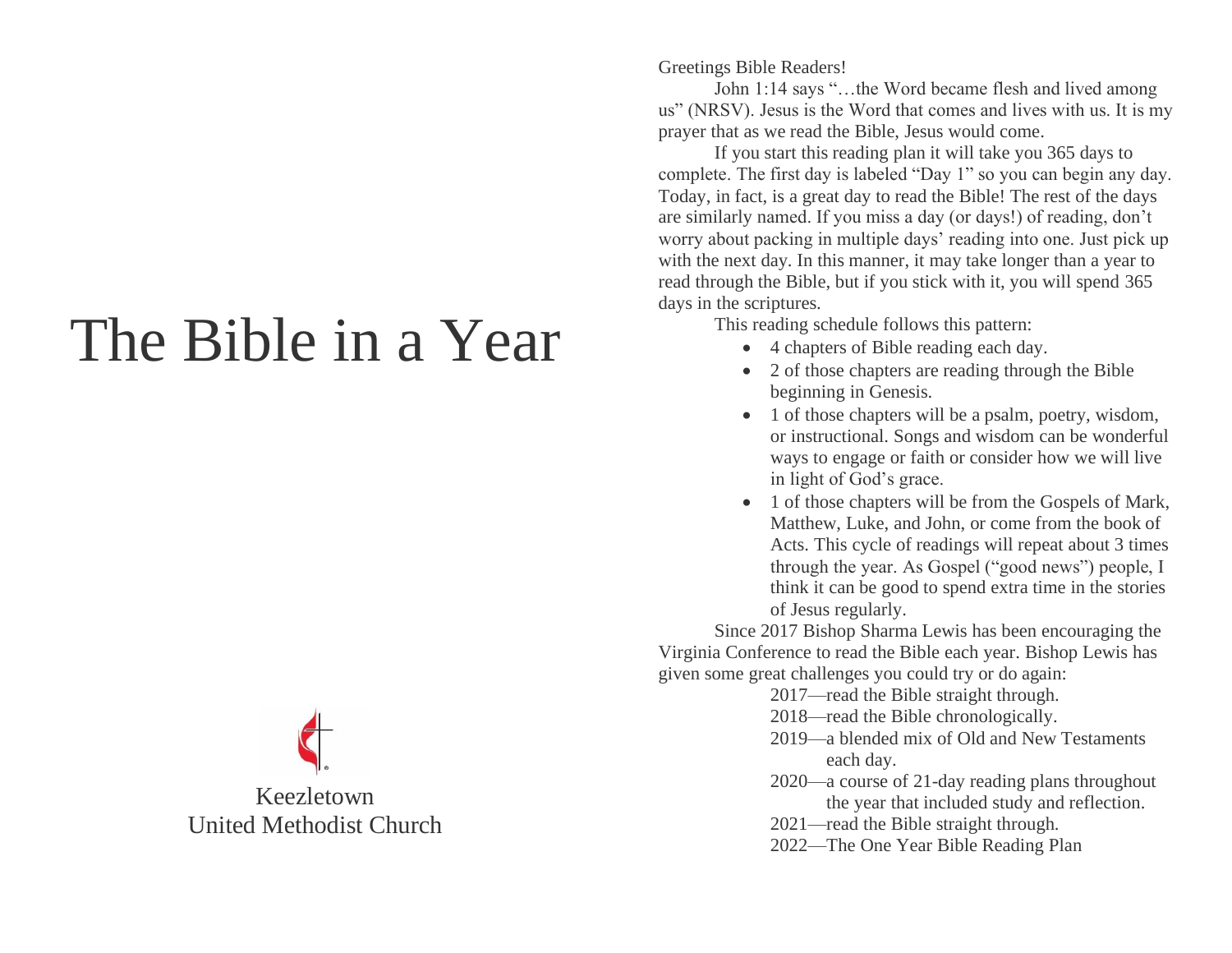In 2020 I introduced a 90 Day Bible Challenge for Keezletown United Methodist Church that was a lot of daily reading to complete the whole Bible in 90 days. My favorite way to use that is to do sections of the Bible in 90 days like the four Gospels or reading through Psalms and Proverbs.

Before digging into God's Word, read through the following sections first and return to them as often as you need:

1. Tips on reading the Bible daily.

2. Two hymns by Charles Wesley to get you started.

Go read some Scripture and then live it in the grace of Jesus, Pastor Joel Robinette Keezletown United Methodist Church Third Week of Advent 2021

Tips on reading the Bible daily:

• Start reading the Bible today. If you get discouraged by reading, perhaps listening to an audio Bible would better for you. There are many free audible Bibles available online and in apps.

• Set aside a specific time and place each day. Set your schedule and then stick to it. Mornings are great; but feel free to use any time that works consistently with your schedule. You may find it helpful to divide readings into multiple parts of the day such as morning and evening.

• Get a good study Bible to help to illuminate the meaning of the original Hebrew, Aramaic, and Greek text.

• Choose a translation you can understand and enjoy. It is very difficult to read through the Bible if you are frustrated with a translation that is not working well for you.

• Say a short prayer to God before you begin, asking the Holy Spirit to give you wisdom and understanding.

• Begin with "Day 1". If you miss a day don't get discouraged. Pick up with the next day in challenge!

Two hymns by Charles Wesley to get you started:

"Whether the Word Be Preached or Read" by Charles Wesley, 1783

Whether the Word be preached or read, no saving benefit I gain from empty sounds or letters dead; unprofitable all and vain, unless by faith thy word I hear and see its heavenly character.

Unmixed with faith, the Scripture gives no comfort, life, or light to see, but me in darker darkness leaves, implunged in deeper misery, overwhelmed with nature's sorest ills. The Spirit saves, the letter kills.

If God enlighten through his Word, I shall my kind Enlightener bless; but void and naked of my Lord, what are all verbal promises? Nothing to me, till faith divine inspire, inspeak, and make them mine.

Jesus, the appropriating grace 'tis thine on sinners to bestow. Open mine eyes to see thy face, open my heart thyself to know. And then I through thy Word obtain sure present, and eternal gain.

> "Come, Divine Interpreter" by Charles Wesley, 1762

Come, divine Interpreter, bring me eyes thy book to read, ears the mystic words to hear,words which did from thee proceed, words that endless bliss impart, kept in an obedient heart.

All who read, or hear, are blessed, if thy plain commands we do; of thy kingdom here possessed, thee we shall in glory view when thou comest on earth to abide, reign triumphant at thy side.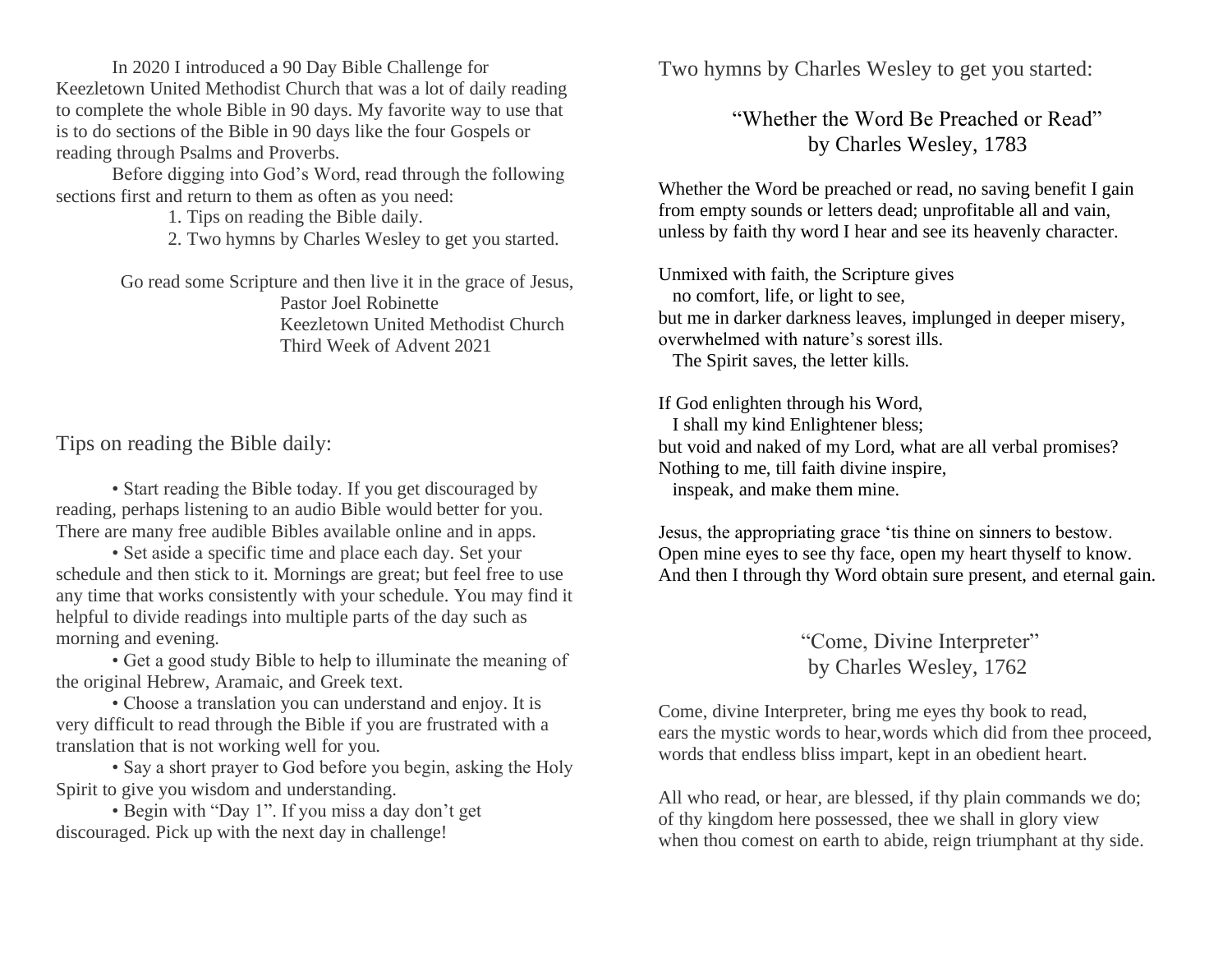- $\Box$  Day 1: Genesis 1 2; Psalm 1; Mark 1
- $\Box$  Day 2: Genesis 3 4; Psalm 2; Mark 2
- $\Box$  Day 3: Genesis 5 6; Psalm 3; Mark 3
- $\Box$  Day 4: Genesis 7 8; Psalm 4; Mark 4
- $\Box$  Day 5: Genesis 9 10; Psalm 5; Mark 5
- $\square$  Day 6: Genesis 11 12; Psalm 6; Mark 6
- $\square$  Day 7: Genesis 13 14; Psalm 7; Mark 7
- $\Box$  Day 8: Genesis 15 16; Psalm 8; Mark 8
- $\Box$  Day 9: Genesis 17 18; Psalm 9; Mark 9
- $\square$  Day 10: Genesis 19 20; Psalm 10; Mark 10
- $\square$  Day 11: Genesis 21 22; Psalm 11; Mark 11
- $\Box$  Day 12: Genesis 23 24; Psalm 12; Mark 12
- $\Box$  Day 13: Genesis 25 26; Psalm 13; Mark 13
- $\square$  Day 14: Genesis 27 28; Psalm 14; Mark 14
- $\square$  Day 15: Genesis 29 30; Psalm 15; Mark 15
- $\Box$  Day 16: Genesis 31 32; Psalm 16; Mark 16
- $\Box$  Day 17: Genesis 33 34; Psalm 17; Matthew 1
- $\square$  Day 18: Genesis 35 36; Psalm 18; Matthew 2
- $\Box$  Day 19: Genesis 37 38; Psalm 19; Matthew 3
- $\square$  Day 20: Genesis 39 40; Psalm 20; Matthew 4
- $\Box$  Day 21: Genesis 41 42; Psalm 21; Matthew 5
- $\Box$  Day 22: Genesis 43 44; Psalm 22; Matthew 6
- $\Box$  Day 23: Genesis 45 46; Psalm 23; Matthew 7
- $\Box$  Day 24: Genesis 47 48; Psalm 24; Matthew 8
- $\Box$  Day 25: Genesis 49 50; Psalm 25; Matthew 9
- $\Box$  Day 26: Exodus 1 2; Psalm 26; Matthew 10
- $\Box$  Day 27: Exodus 3 4; Psalm 27; Matthew 11
- $\Box$  Day 28: Exodus 5 6; Psalm 28; Matthew 12
- $\Box$  Day 29: Exodus 7 8; Psalm 29; Matthew 13
- $\Box$  Day 30: Exodus 9 10; Psalm 30; Matthew 14
- $\Box$  Day 31: Exodus 11 12; Psalm 31; Matthew 15
- $\Box$  Day 32: Exodus 13 14; Psalm 32; Matthew 16
- $\Box$  Day 33: Exodus 15 16; Psalm 33; Matthew 17
- $\Box$  Day 34: Exodus 17 18; Psalm 34; Matthew 18
- $\Box$  Day 35: Exodus 19 20; Psalm 35; Matthew 19
- $\Box$  Day 36: Exodus 21 22; Psalm 36; Matthew 20
- $\Box$  Day 37: Exodus 23 24; Psalm 37; Matthew 21
- $\square$  Day 38: Exodus 25 26; Psalm 38; Matthew 22
- $\Box$  Day 39: Exodus 27 28; Psalm 39; Matthew 23
- $\Box$  Day 40: Exodus 29 30; Psalm 40; Matthew 24
- $\Box$  Day 41: Exodus 31 32; Psalm 41; Matthew 25
- $\Box$  Day 42: Exodus 33 34; Proverbs 1; Matthew 26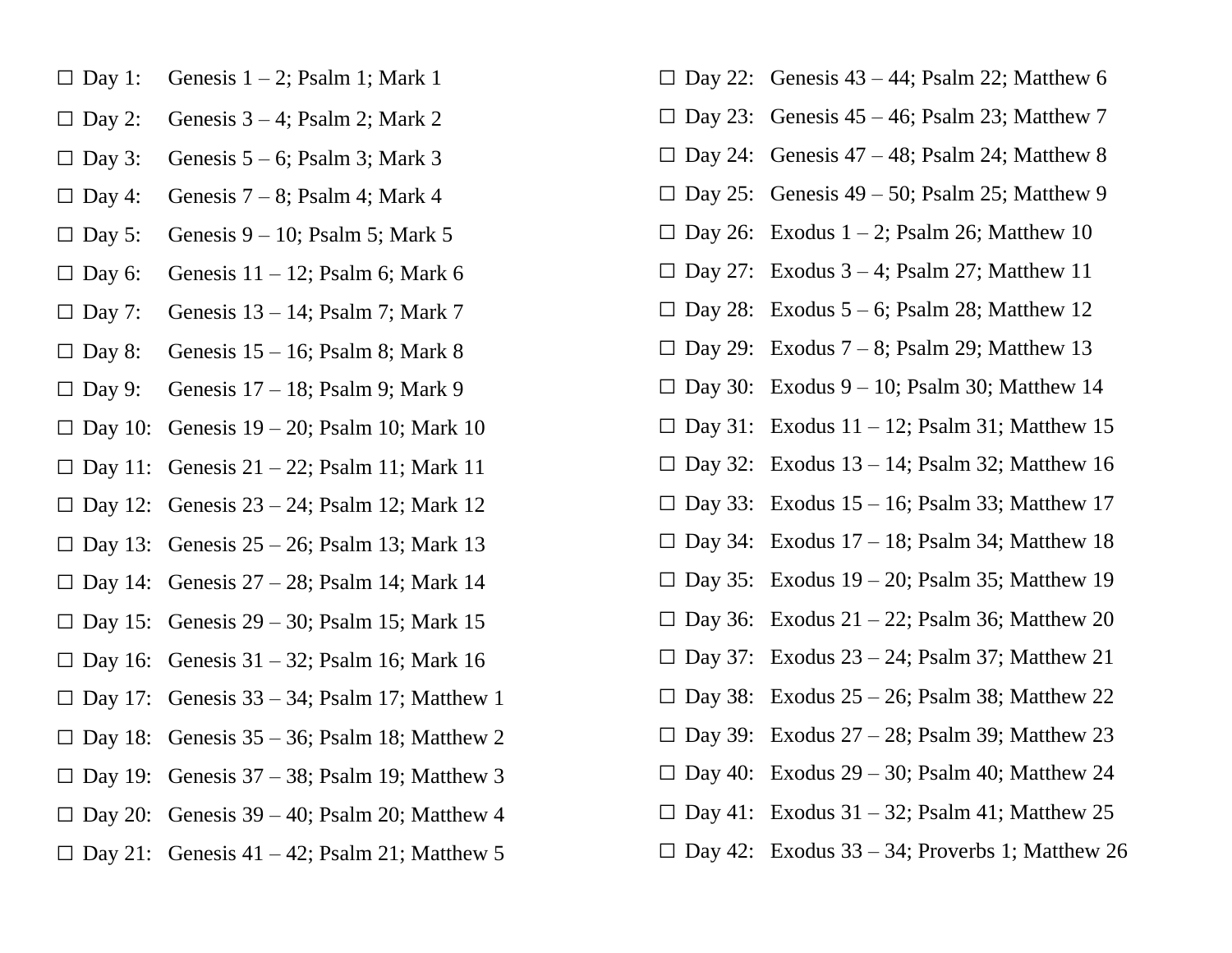- $\square$  Day 43: Exodus 35 36; Proverbs 2; Matthew 27
- $\Box$  Day 44: Exodus 37 38; Proverbs 3; Matthew 28
- $\Box$  Day 45: Exodus 39 40; Proverbs 4; Luke 1
- $\Box$  Day 46: Leviticus 1 2; Proverbs 5; Luke 2
- $\Box$  Day 47: Leviticus 3 4; Proverbs 6; Luke 3
- $\Box$  Day 48: Leviticus 5 6; Proverbs 7; Luke 4
- $\Box$  Day 49: Leviticus 7 8; Proverbs 8; Luke 5
- $\Box$  Day 50: Leviticus 9 10; Proverbs 9; Luke 6
- $\Box$  Day 51: Leviticus 11 12; Proverbs 10; Luke 7
- $\Box$  Day 52: Leviticus 13 14; Proverbs 11; Luke 8
- $\Box$  Day 53: Leviticus 15 16; Proverbs 12; Luke 9
- $\Box$  Day 54: Leviticus 17 18; Proverbs 13; Luke 10
- $\Box$  Day 55: Leviticus 19 20; Proverbs 14; Luke 11
- $\Box$  Day 56: Leviticus 21 22; Proverbs 15; Luke 12
- $\Box$  Day 57: Leviticus 23 24; Proverbs 16; Luke 13
- $\Box$  Day 58: Leviticus 25 26; Proverbs 17; Luke 14
- □ Day 59: Leviticus 27; Numbers 1; Proverbs 18; Luke 15
- $\Box$  Day 60: Numbers 2 3; Proverbs 19; Luke 16
- $\Box$  Day 61: Numbers 4 5; Proverbs 20; Luke 17
- $\Box$  Day 62: Numbers 6 7; Proverbs 21; Luke 18
- $\Box$  Day 63: Numbers 8 9; Proverbs 22; Luke 19
- $\square$  Day 64: Numbers 10 11; Proverbs 23; Luke 20
- $\Box$  Day 65: Numbers 12 13; Proverbs 24; Luke 21
- $\square$  Day 66: Numbers 14 15; Proverbs 25; Luke 22
- $\Box$  Day 67: Numbers 16 17; Proverbs 26; Luke 23
- $\square$  Day 68: Numbers 18 19; Proverbs 27; Luke 24
- $\square$  Day 69: Numbers 20 21; Proverbs 28; Acts 1
- $\square$  Day 70: Numbers 22 23; Proverbs 29; Acts 2
- $\Box$  Day 71: Numbers 24 25; Proverbs 30; Acts 3
- $\Box$  Day 72: Numbers 26 27; Proverbs 31; Acts 4
- $\Box$  Day 73: Numbers 28 29; Psalm 42; Acts 5
- $\Box$  Day 74: Numbers 30 31; Psalm 43; Acts 6
- $\square$  Day 75: Numbers 32 33; Psalm 44; Acts 7
- $\square$  Day 76: Numbers 34 35; Psalm 45; Acts 8
- $\square$  Day 77: Numbers 36; Joshua 1; Psalm 46; Acts 9
- $\Box$  Day 78: Joshua 2 3; Psalm 47; Acts 10
- $\Box$  Day 79: Joshua 4 5; Psalm 48; Acts 11
- $\Box$  Day 80: Joshua 6 7; Psalm 49; Acts 12
- $\Box$  Day 81: Joshua 8 9; Psalm 50; Acts 13
- $\Box$  Day 82: Joshua 10 11; Psalm 51; Acts 14
- $\Box$  Day 83: Joshua 12 13; Psalm 52; Acts 15
- $\Box$  Day 84: Joshua 14 15; Psalm 53; Acts 16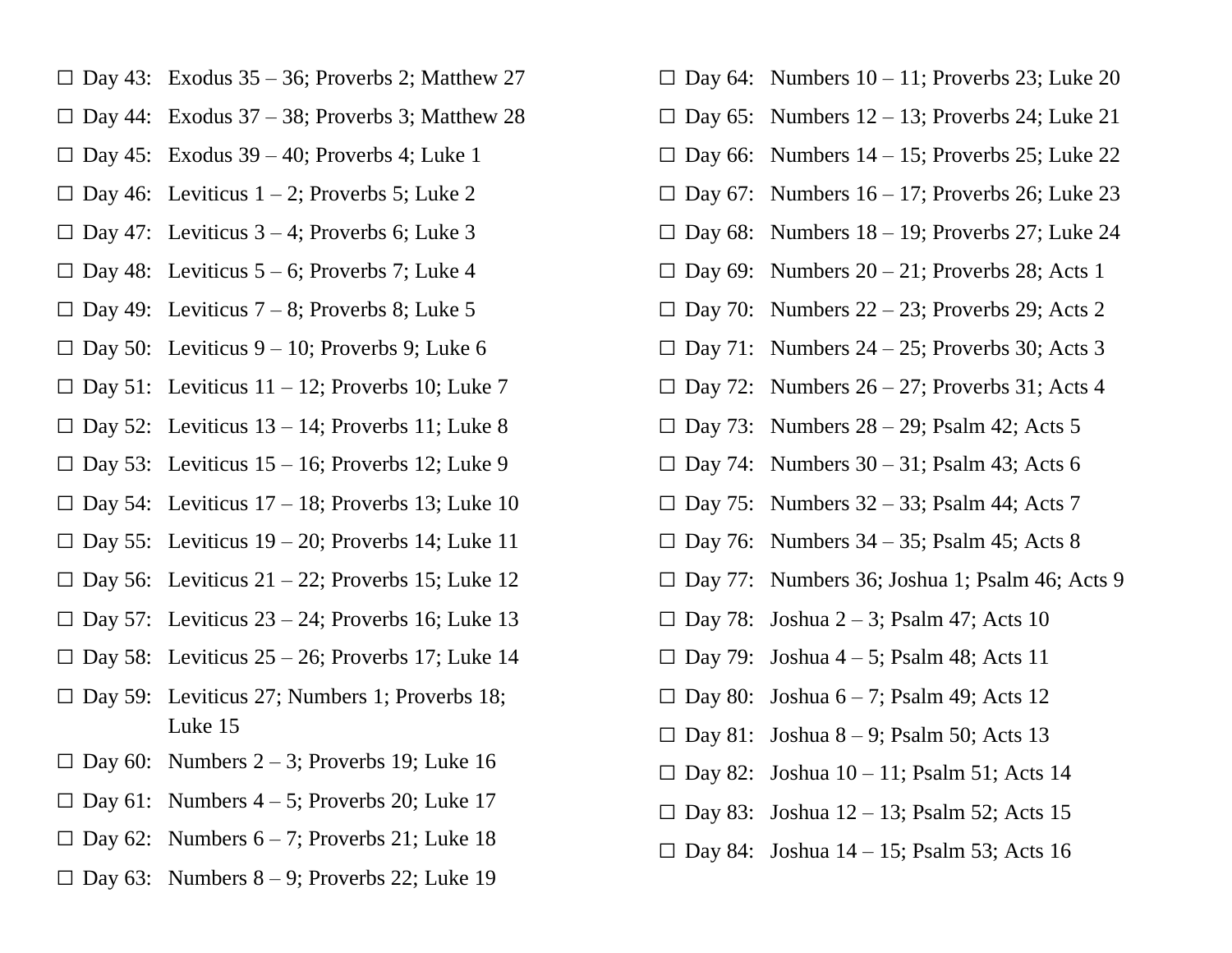- $\square$  Day 85: Joshua 16 17; Psalm 54; Acts 17
- $\square$  Day 86: Joshua 18 19; Psalm 55; Acts 18
- $\Box$  Day 87: Joshua 20 21; Psalm 56; Acts 19
- $\square$  Day 88: Joshua 22 23; Psalm 57; Acts 20
- $\square$  Day 89: Joshua 24; Judges 1; Psalm 58; Acts 21
- $\Box$  Day 90: Judges 2 3; Psalm 59; Acts 22
- $\Box$  Day 91: Judges 4 5; Psalm 60; Acts 23
- $\Box$  Day 92: Judges 6 7; Psalm 61; Acts 24
- $\Box$  Day 93: Judges 8 9; Psalm 62; Acts 25
- $\Box$  Day 94: Judges 10 11; Psalm 63; Acts 26
- $\Box$  Day 95: Judges 12 13; Psalm 64; Acts 27
- $\Box$  Day 96: Judges 14 15; Psalm 65; Acts 28
- $\Box$  Day 97: Judges 16 17; Psalm 66; John 1
- $\Box$  Day 98: Judges 18 19; Psalm 67; John 2
- $\Box$  Day 99: Judges 20 21; Psalm 68; John 3
- $\square$  Day 100: Ruth  $1 2$ ; Psalm 69; John 4
- $\square$  Day 101: Ruth 3 4; Psalm 70; John 5
- $\Box$  Day 102: 1 Samuel 1 2; Psalm 71; John 6
- $\square$  Day 103: 1 Samuel 3 4; Psalm 72; John 7
- $\Box$  Day 104: 1 Samuel 5 6; Deuteronomy 1; John 8
- $\Box$  Day 105: 1 Samuel 7 8; Deuteronomy 2; John 9
- $\Box$  Day 106: 1 Samuel 9 10; Deuteronomy 3; John 10
- $\square$  Day 107: 1 Samuel 11 12; Deuteronomy 4; John 11
- $\square$  Day 108: 1 Samuel 13 14; Deuteronomy 5; John 12
- $\square$  Day 109: 1 Samuel 15 16; Deuteronomy 6; John 13
- $\square$  Day 110: 1 Samuel 17 18; Deuteronomy 7; John 14
- $\Box$  Day 111: 1 Samuel 19 20; Deuteronomy 8; John 15
- $\Box$  Day 112: 1 Samuel 21 22; Deuteronomy 9; John 16
- $\square$  Day 113: 1 Samuel 23 24; Deuteronomy 10; John 17
- $\square$  Day 114: 1 Samuel 25 26; Deuteronomy 11; John 18
- $\square$  Day 115: 1 Samuel 27 28; Deuteronomy 12; John 19
- $\square$  Day 116: 1 Samuel 29 30; Deuteronomy 13; John 20
- □ Day 117: 1 Samuel 31; 2 Samuel 1; Deuteronomy 14; John 21
- $\square$  Day 118: 2 Samuel 2 3; Deuteronomy 15; Mark 1
- $\square$  Day 119: 2 Samuel 4 5; Deuteronomy 16; Mark 2
- $\Box$  Day 120: 2 Samuel 6 7; Deuteronomy 17; Mark 3
- $\square$  Day 121: 2 Samuel 8 9; Deuteronomy 18; Mark 4
- $\square$  Day 122: 2 Samuel 10 11; Deuteronomy 19; Mark 5
- $\square$  Day 123: 2 Samuel 12 13; Deuteronomy 20; Mark 6
- $\square$  Day 124: 2 Samuel 14 15; Deuteronomy 21; Mark 7
- $\square$  Day 125: 2 Samuel 16 17; Deuteronomy 22; Mark 8
- $\square$  Day 126: 2 Samuel 18 19; Deuteronomy 23; Mark 9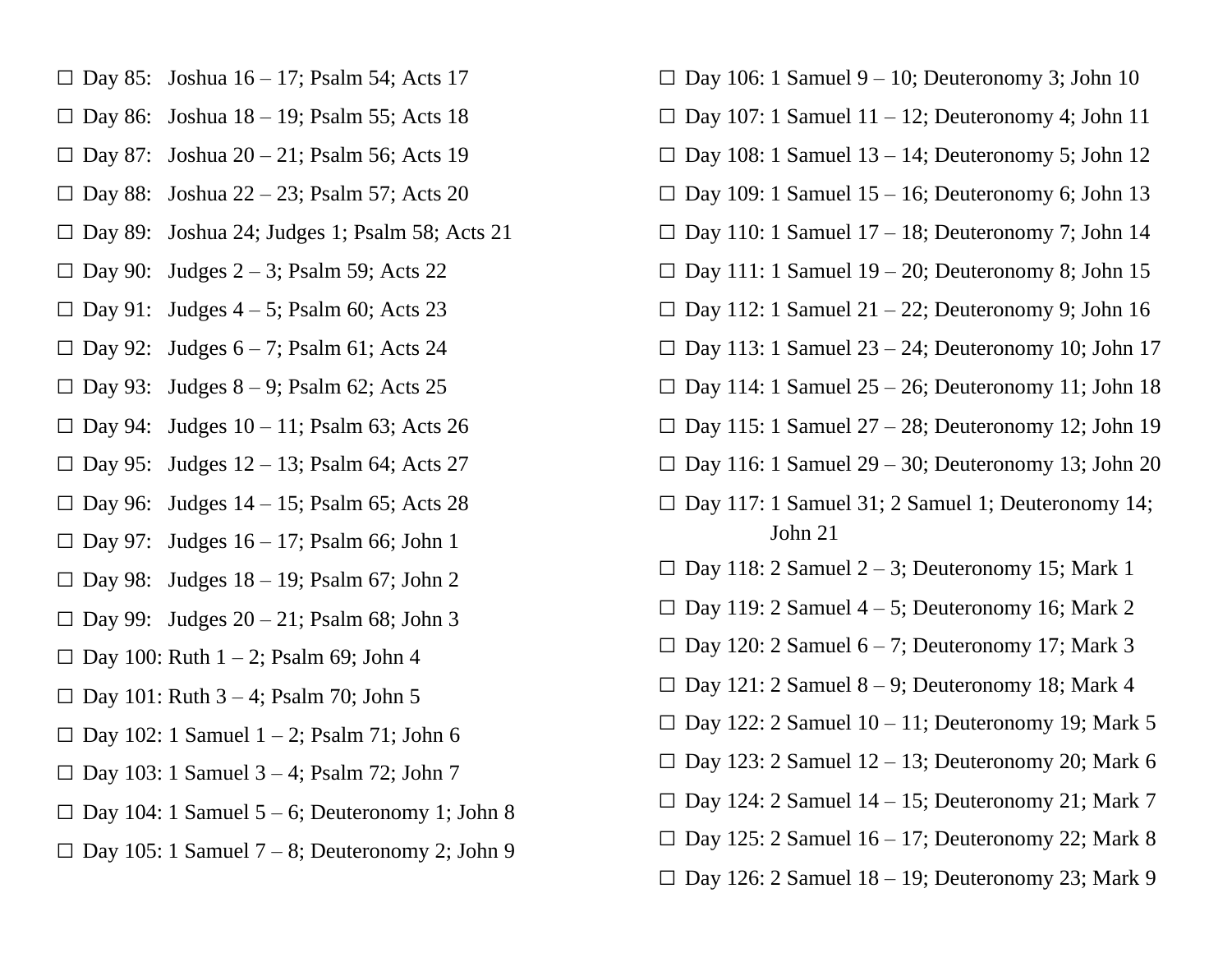- $\square$  Day 127: 2 Samuel 20 21; Deuteronomy 24; Mark 10
- $\square$  Day 128: 2 Samuel 22 23; Deuteronomy 25; Mark 11
- $\square$  Day 129: 2 Samuel 24; 1 Kings 1; Deuteronomy 26; Mark 12
- $\Box$  Day 130: 1 Kings 2 3; Deuteronomy 27; Mark 13
- $\Box$  Day 131: 1 Kings 4 5; Deuteronomy 28; Mark 14
- $\Box$  Day 132: 1 Kings 6 7; Deuteronomy 29; Mark 15
- $\Box$  Day 133: 1 Kings 8 9; Deuteronomy 30; Mark 16
- $\square$  Day 134: 1 Kings 10 11; Deuteronomy 31; Matthew 1
- $\square$  Day 135: 1 Kings 12 13; Deuteronomy 32; Matthew 2
- $\Box$  Day 136: 1 Kings 14 15; Deuteronomy 33; Matthew 3
- $\square$  Day 137: 1 Kings 16 17; Deuteronomy 34; Matthew 4
- $\square$  Day 138: 1 Kings 18 19; Psalm 73; Matthew 5
- $\Box$  Day 139: 1 Kings 20 21; Psalm 74; Matthew 6
- □ Day 140: 1 Kings 22; 2 Kings 1; Psalm 75; Matthew 7
- $\Box$  Day 141: 2 Kings 2 3; Psalm 76; Matthew 8
- $\Box$  Day 142: 2 Kings 4 5; Psalm 77; Matthew 9
- $\Box$  Day 143: 2 Kings 6 7; Psalm 78; Matthew 10
- $\Box$  Day 144: 2 Kings 8 9; Psalm 79; Matthew 11
- $\square$  Day 145: 2 Kings 10 11; Psalm 80; Matthew 12
- $\Box$  Day 146: 2 Kings 12 13; Psalm 81; Matthew 13
- $\Box$  Day 147: 2 Kings 14 15; Psalm 82; Matthew 14
- $\square$  Day 148: 2 Kings 16 17; Psalm 83; Matthew 15
- $\square$  Day 149: 2 Kings 18 19; Psalm 84; Matthew 16
- $\square$  Day 150: 2 Kings 20 21; Psalm 85; Matthew 17
- $\square$  Day 151: 2 Kings 22 23; Psalm 86; Matthew 18
- $\square$  Day 152: 2 Kings 24 25; Psalm 87; Matthew 19
- $\square$  Day 153: 1 Chronicles 1 2; Psalm 88; Matthew 20
- $\square$  Day 154: 1 Chronicles 3 4; Psalm 89; Matthew 21
- $\square$  Day 155: 1 Chronicles 5 6; Job 1; Matthew 22
- $\square$  Day 156: 1 Chronicles 7 8; Job 2; Matthew 23
- $\square$  Day 157: 1 Chronicles 9 10; Job 3; Matthew 24
- $\square$  Day 158: 1 Chronicles 11 12; Job 4; Matthew 25
- $\square$  Day 159: 1 Chronicles 13 14; Job 5; Matthew 26
- $\square$  Day 160: 1 Chronicles 15 16; Job 6; Matthew 27
- $\square$  Day 161: 1 Chronicles 17 18; Job 7; Matthew 28
- $\square$  Day 162: 1 Chronicles 19 20; Job 8; Luke 1
- $\square$  Day 163: 1 Chronicles 21 22; Job 9; Luke 2
- $\square$  Day 164: 1 Chronicles 23 24; Job 10; Luke 3
- $\square$  Day 165: 1 Chronicles 25 26; Job 11; Luke 4
- $\square$  Day 166: 1 Chronicles  $27 28$ ; Job 12; Luke 5
- $\square$  Day 167: 1 Chronicles 29; 2 Chronicles 1; Job 13; Luke 6
- $\square$  Day 168: 2 Chronicles 2 3; Job 14; Luke 7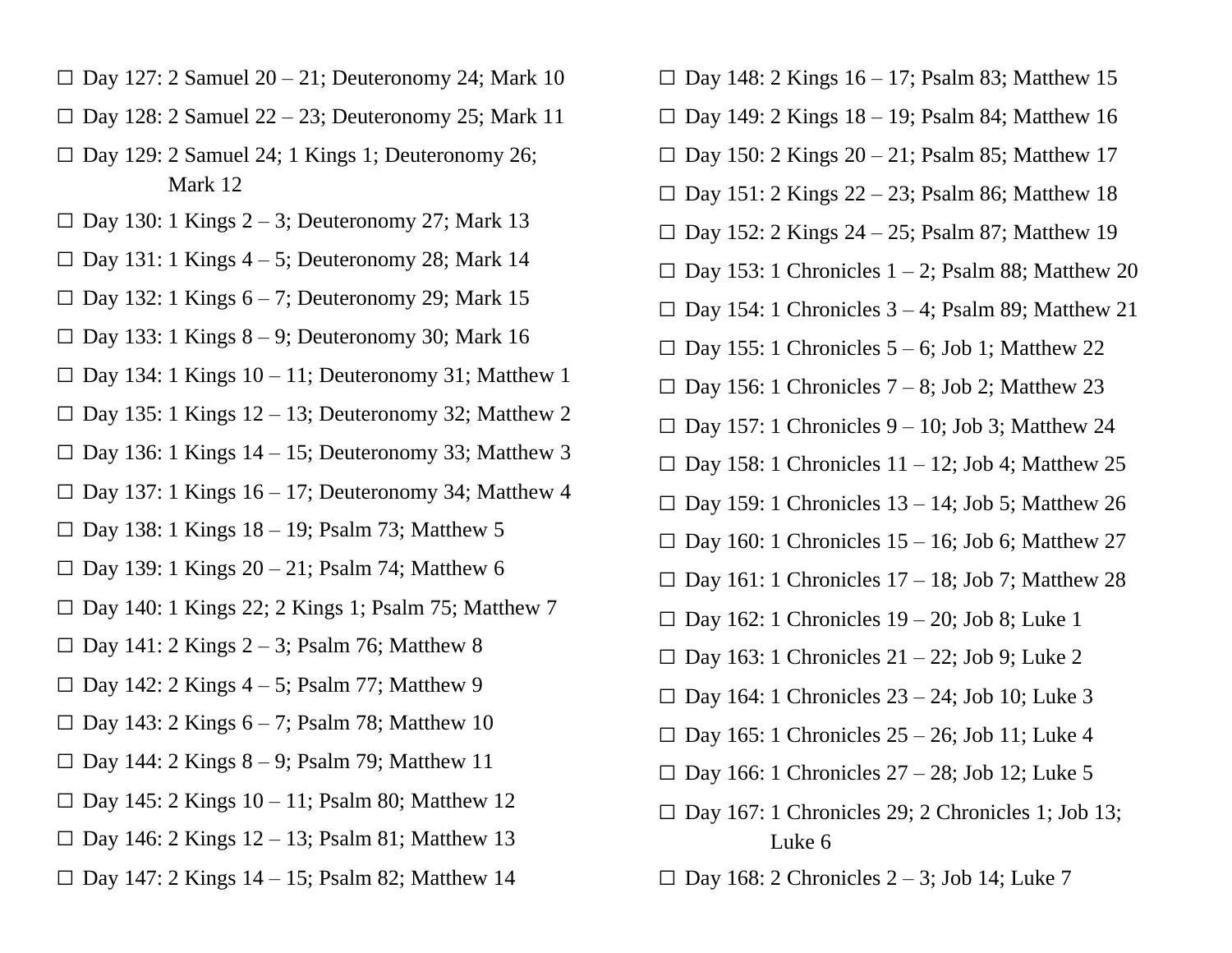- $\Box$  Day 169: 2 Chronicles 4 5; Job 15; Luke 8
- $\Box$  Day 170: 2 Chronicles 6 7; Job 16; Luke 9
- $\Box$  Day 171: 2 Chronicles 8 9; Job 17; Luke 10
- $\square$  Day 172: 2 Chronicles 10 11; Job 18; Luke 11
- $\Box$  Day 173: 2 Chronicles 12 13; Job 19; Luke 12
- $\Box$  Day 174: 2 Chronicles 14 15; Job 20; Luke 13
- $\Box$  Day 175: 2 Chronicles 16 17; Job 21; Luke 14
- $\Box$  Day 176: 2 Chronicles 18 19; Job 22; Luke 15
- $\Box$  Day 177: 2 Chronicles 20 21; Job 23; Luke 16
- $\Box$  Day 178: 2 Chronicles 22 23; Job 24; Luke 17
- $\Box$  Day 179: 2 Chronicles 24 25; Job 25; Luke 18
- $\Box$  Day 180: 2 Chronicles 26 27; Job 26; Luke 19
- $\Box$  Day 181: 2 Chronicles 28 29; Job 27; Luke 20
- $\square$  Day 182: 2 Chronicles 30 31; Job 28; Luke 21
- $\square$  Day 183: 2 Chronicles 32 33; Job 29; Luke 22
- $\Box$  Day 184: 2 Chronicles 34 35; Job 30; Luke 23
- □ Day 185: 2 Chronicles 36; Ezra 1; Job 31; Luke 24
- $\Box$  Day 186: Ezra 2 3; Job 32; Acts 1
- □ Day 187: Ezra  $4-5$ ; Job 33; Acts 2
- $\Box$  Day 188: Ezra 6 7; Job 34; Acts 3
- $\Box$  Day 189: Ezra 8 9; Job 35; Acts 4
- □ Day 190: Ezra 10; Nehemiah 1; Job 36; Acts 5
- $\Box$  Day 191: Nehemiah 2 3; Job 37; Acts 6
- $\square$  Day 192: Nehemiah 4 5; Job 38; Acts 7
- $\Box$  Day 193: Nehemiah 6 7; Job 39; Acts 8
- $\square$  Day 194: Nehemiah 8 9; Job 40; Acts 9
- $\Box$  Day 195: Nehemiah 10 11; Job 41; Acts 10
- $\square$  Day 196: Nehemiah 12 13; Job 42; Acts 11
- $\Box$  Day 197: Esther 1 2; Psalm 90; Acts 12
- $\Box$  Day 198: Esther 3 4; Psalm 91; Acts 13
- $\Box$  Day 199: Esther 5 6; Psalm 92; Acts 14
- $\Box$  Day 200: Esther 7 8; Psalm 93; Acts 15
- $\Box$  Day 201: Esther 9 10; Psalm 94; Acts 16
- $\Box$  Day 202: Isaiah 1 2; Psalm 95; Acts 17
- $\Box$  Day 203: Isaiah 3 4; Psalm 96; Acts 18
- $\Box$  Day 204: Isaiah 5 6; Psalm 97; Acts 19
- $\Box$  Day 205: Isaiah 7 8; Psalm 98; Acts 20
- $\square$  Day 206: Isaiah 9 10; Psalm 99; Acts 21
- $\Box$  Day 207: Isaiah 11 12; Psalm 100; Acts 22
- $\square$  Day 208: Isaiah 13 14; Psalm 101; Acts 23
- $\square$  Day 209: Isaiah 15 16; Psalm 102; Acts 24
- $\square$  Day 210: Isaiah 17 18; Psalm 103; Acts 25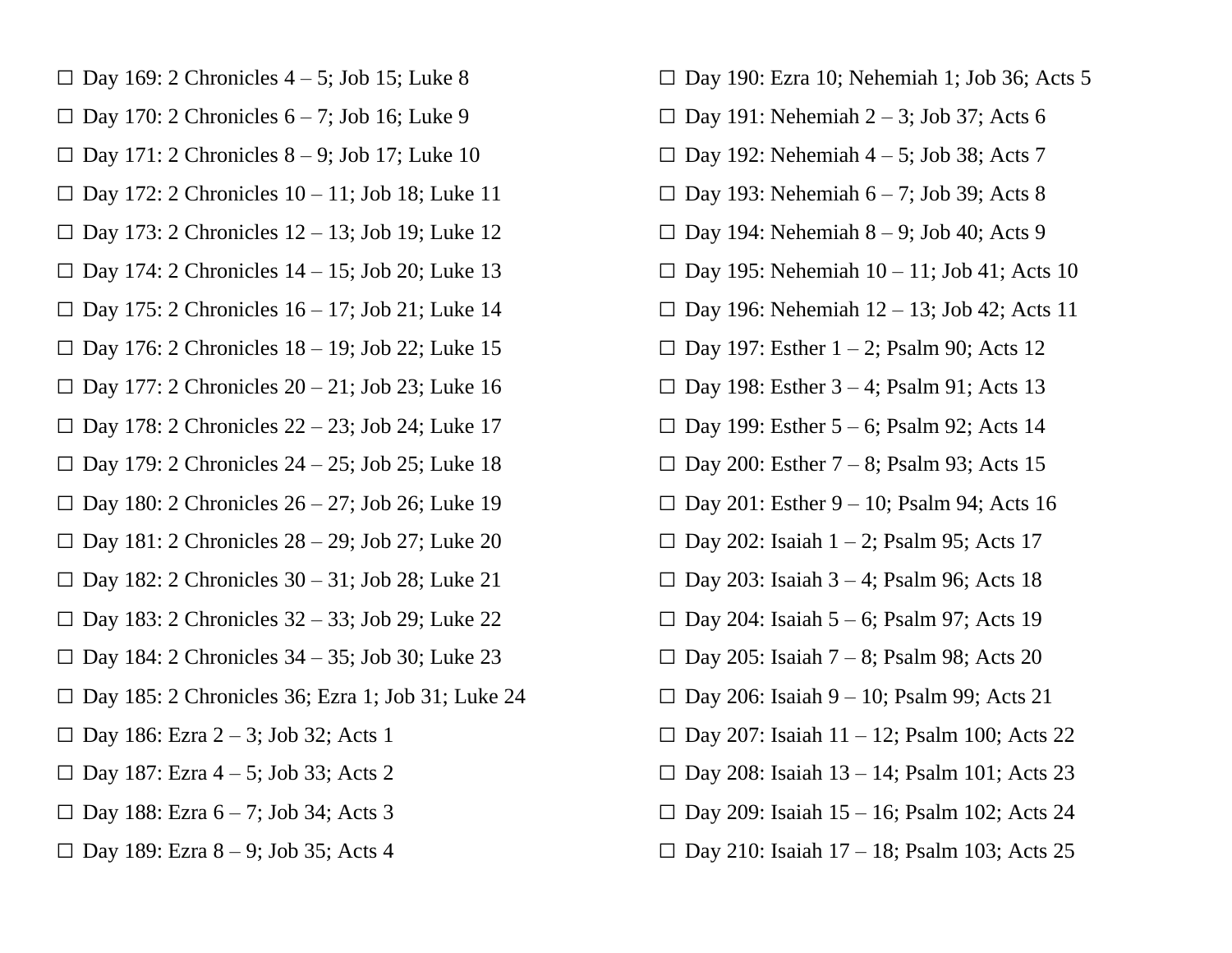- $\Box$  Day 211: Isaiah 19 20; Psalm 104; Acts 26
- $\square$  Day 212: Isaiah 21 22; Psalm 105; Acts 27
- $\Box$  Day 213: Isaiah 23 24; Psalm 106; Acts 28
- $\Box$  Day 214: Isaiah 25 26; Ecclesiastes 1; John 1
- $\Box$  Day 215: Isaiah 27 28; Ecclesiastes 2; John 2
- $\Box$  Day 216: Isaiah 29 30; Ecclesiastes 3; John 3
- $\Box$  Day 217: Isaiah 31 32; Ecclesiastes 4; John 4
- $\square$  Day 218: Isaiah 33 34; Ecclesiastes 5; John 5
- $\Box$  Day 219: Isaiah 35 36; Ecclesiastes 6; John 6
- $\square$  Day 220: Isaiah 37 38; Ecclesiastes 7; John 7
- $\Box$  Day 221: Isaiah 39 40; Ecclesiastes 8; John 8
- $\Box$  Day 222: Isaiah 41 42; Ecclesiastes 9; John 9
- $\Box$  Day 223: Isaiah 43 44; Ecclesiastes 10; John 10
- $\square$  Day 224: Isaiah 45 46; Ecclesiastes 11; John 11
- $\square$  Day 225: Isaiah 47 48; Ecclesiastes 12; John 12
- $\square$  Day 226: Isaiah 49 50; The Song of Solomon 1; John 13
- $\square$  Day 227: Isaiah 51 52; The Song of Solomon 2; John 14
- $\square$  Day 228: Isaiah 53 54; The Song of Solomon 3; John 15
- $\Box$  Day 229: Isaiah 55 56; The Song of Solomon 4; John 16
- $\square$  Day 230: Isaiah 57 58; The Song of Solomon 5; John 17
- $\Box$  Day 231: Isaiah 59 60; The Song of Solomon 6; John 18
- $\square$  Day 232: Isaiah 61 62; The Song of Solomon 7; John 19
- $\Box$  Day 233: Isaiah 63 64; The Song of Solomon 8; John 20
- $\square$  Day 234: Isaiah 65 66; Lamentations 1; John 21
- $\square$  Day 235: Jeremiah 1 2; Lamentations 2; Mark 1
- $\Box$  Day 236: Jeremiah 3 4; Lamentations 3; Mark 2
- $\Box$  Day 237: Jeremiah 5 6; Lamentations 4; Mark 3
- $\Box$  Day 238: Jeremiah 7 8; Lamentations 5; Mark 4
- $\square$  Day 239: Jeremiah 9 10; Jonah 1; Mark 5
- $\square$  Day 240: Jeremiah 11 12; Jonah 2; Mark 6
- $\Box$  Day 241: Jeremiah 13 14; Jonah 3; Mark 7
- $\Box$  Day 242: Jeremiah 15 16; Jonah 4; Mark 8
- $\Box$  Day 243: Jeremiah 17 18; Philemon 1; Mark 9
- $\square$  Day 244: Jeremiah 19 20; 1 Timothy 1; Mark 10
- $\square$  Day 245: Jeremiah 21 22; 1 Timothy 2; Mark 11
- $\Box$  Day 246: Jeremiah 23 24; 1 Timothy 3; Mark 12
- $\Box$  Day 247: Jeremiah 25 26; 1 Timothy 4; Mark 13
- $\square$  Day 248: Jeremiah 27 28; 1 Timothy 5; Mark 14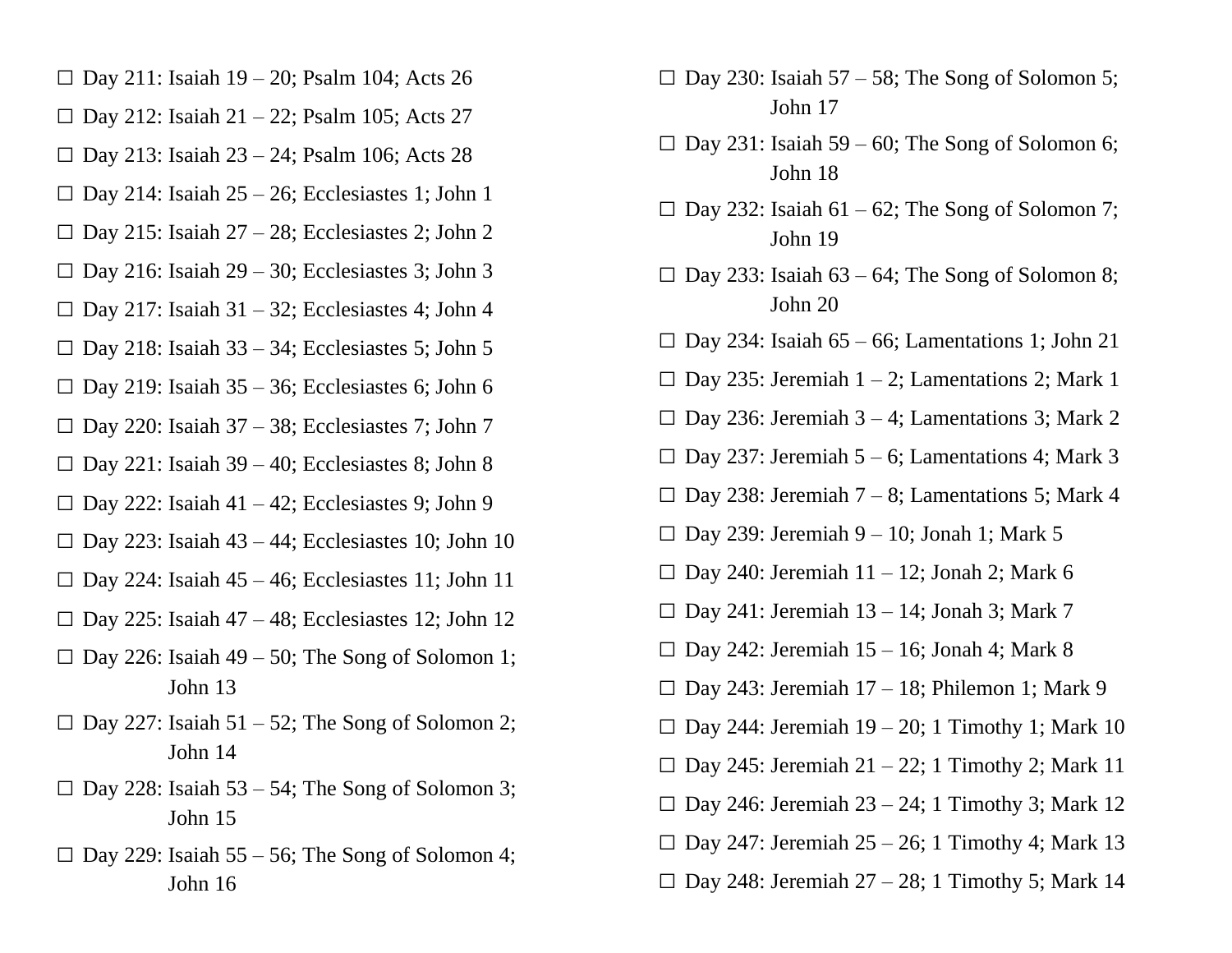- $\square$  Day 249: Jeremiah 29 30; 1 Timothy 6; Mark 15
- $\Box$  Day 250: Jeremiah 31 32; 2 Timothy 1; Mark 16
- $\square$  Day 251: Jeremiah 33 34; 2 Timothy 2; Matthew 1
- $\square$  Day 252: Jeremiah 35 36; 2 Timothy 3; Matthew 2
- $\Box$  Day 253: Jeremiah 37 38; 2 Timothy 4; Matthew 3
- $\Box$  Day 254: Jeremiah 39 40; Titus 1; Matthew 4
- $\Box$  Day 255: Jeremiah 41 42; Titus 2; Matthew 5
- $\Box$  Day 256: Jeremiah 43 44; Titus 3; Matthew 6
- $\Box$  Day 257: Jeremiah 45 46; James 1; Matthew 7
- $\Box$  Day 258: Jeremiah 47 48; James 2; Matthew 8
- $\Box$  Day 259: Jeremiah 49 50; James 3; Matthew 9
- $\square$  Day 260: Jeremiah 51 52; James 4; Matthew 10
- $\Box$  Day 261: Ezekiel 1 2; James 5; Matthew 11
- $\Box$  Day 262: Ezekiel 3 4; 1 Peter 1; Matthew 12
- $\Box$  Day 263: Ezekiel 5 6; 1 Peter 2; Matthew 13
- $\Box$  Day 264: Ezekiel 7 8; 1 Peter 3; Matthew 14
- $\Box$  Day 265: Ezekiel 9 10; 1 Peter 4; Matthew 15
- $\square$  Day 266: Ezekiel 11 12; 1 Peter 5; Matthew 16
- $\Box$  Day 267: Ezekiel 13 14; 2 Peter 1; Matthew 17
- $\square$  Day 268: Ezekiel 15 16; 2 Peter 2; Matthew 18
- $\square$  Day 269: Ezekiel 17 18; 2 Peter 3; Matthew 19
- $\square$  Day 270: Ezekiel 19 20; 1 John 1; Matthew 20
- $\Box$  Day 271: Ezekiel 21 22; 1 John 2; Matthew 21
- $\Box$  Day 272: Ezekiel 23 24; 1 John 3; Matthew 22
- $\Box$  Day 273: Ezekiel 25 26; 1 John 4; Matthew 23
- $\square$  Day 274: Ezekiel 27 28; 1 John 5; Matthew 24
- $\square$  Day 275: Ezekiel 29 30; 2 John 1; Matthew 25
- $\Box$  Day 276: Ezekiel 31 32; 3 John 1; Matthew 26
- $\square$  Day 277: Ezekiel 33 34; Jude 1; Matthew 27
- $\square$  Day 278: Ezekiel 35 36; Revelation 1; Matthew 28
- $\square$  Day 279: Ezekiel 37 38; Revelation 2; Luke 1
- $\square$  Day 280: Ezekiel 39 40; Revelation 3; Luke 2
- $\Box$  Day 281: Ezekiel 41 42; Revelation 4; Luke 3
- $\square$  Day 282: Ezekiel 43 44; Revelation 5; Luke 4
- $\Box$  Day 283: Ezekiel 45 46; Revelation 6; Luke 5
- $\square$  Day 284: Ezekiel 47 48; Revelation 7; Luke 6
- $\Box$  Day 285: Daniel 1 2; Revelation 8: Luke 7
- $\Box$  Day 286: Daniel 3 4; Revelation 9; Luke 8
- $\Box$  Day 287: Daniel 5 6; Revelation 10; Luke 9
- $\Box$  Day 288: Daniel 7 8; Revelation 11; Luke 10
- $\square$  Day 289: Daniel 9 10; Revelation 12; Luke 11
- $\square$  Day 290: Daniel 11 12; Revelation 13; Luke 12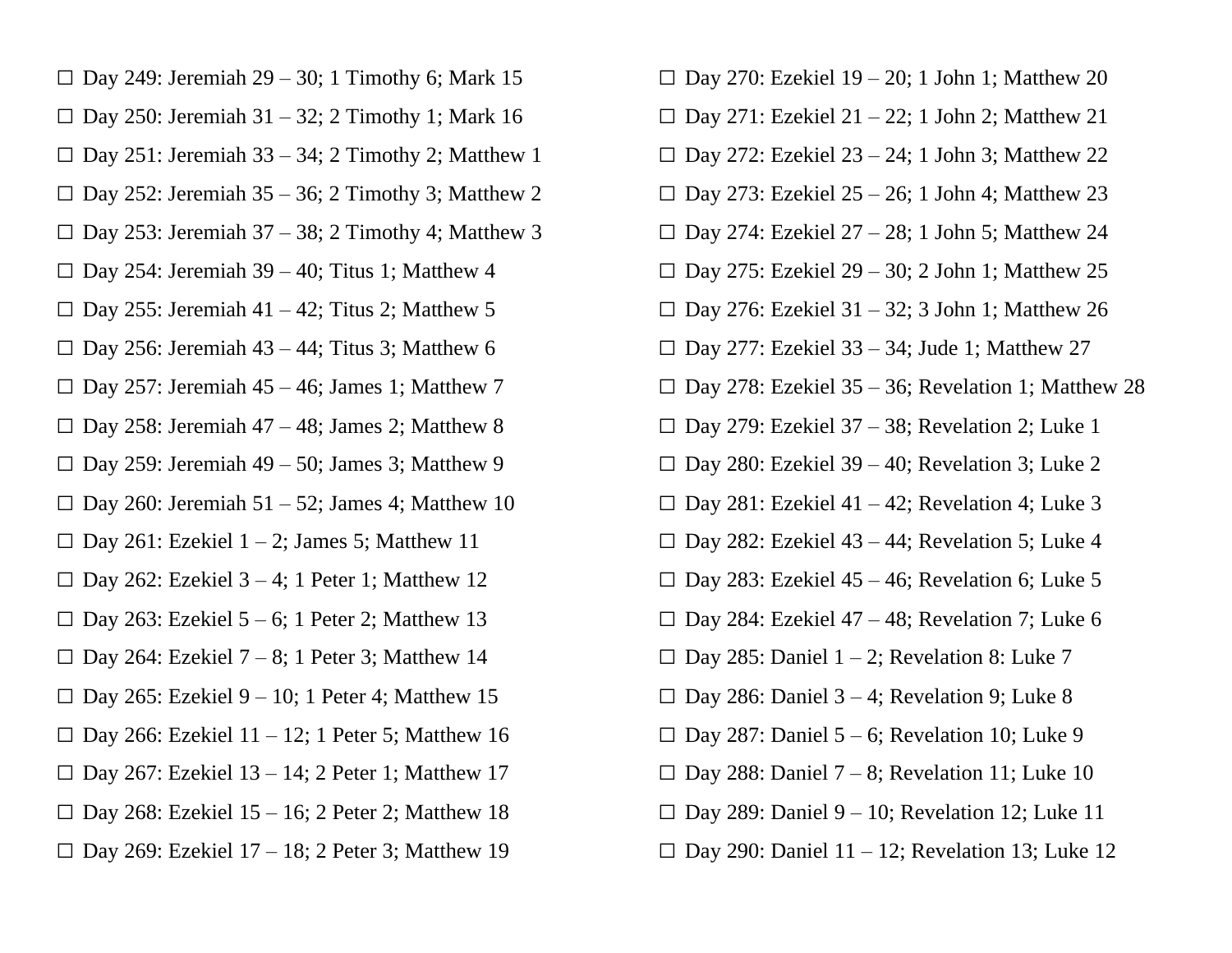- $\Box$  Day 291: Hosea 1 2; Revelation 14; Luke 13
- $\square$  Day 292: Hosea 3 4; Revelation 15; Luke 14
- $\Box$  Day 293: Hosea 5 6; Revelation 16; Luke 15
- $\Box$  Day 294: Hosea 7 8; Revelation 17; Luke 16
- $\square$  Day 295: Hosea 9 10; Revelation 18; Luke 17
- $\square$  Day 296: Hosea 11 12; Revelation 19; Luke 18
- $\square$  Day 297: Hosea 13 14; Revelation 20; Luke 19
- $\Box$  Day 298: Joel 1 2; Revelation 21; Luke 20
- $\square$  Day 299: Joel 3; Amos 1; Revelation 22; Luke 21
- □ Day 300: Amos  $2 3$ ; Psalm 107: Luke 22
- $\Box$  Day 301: Amos 4 5; Psalm 108; Luke 23
- $\Box$  Day 302: Amos 6 7; Psalm 109; Luke 24
- $\Box$  Day 303: Amos 8 9; Psalm 110; Acts 1
- $\square$  Day 304: Obadiah 1; Micah 1; Psalm 111; Acts 2
- $\Box$  Day 305: Micah 2 3; Psalm 112; Acts 3
- $\Box$  Day 306: Micah 4 5; Psalm 113; Acts 4
- $\Box$  Day 307: Micah 6 7; Psalm 114; Acts 5
- $\square$  Day 308: Nahum 1 2; Psalm 115; Acts 6
- $\square$  Day 309: Nahum 3; Habakkuk 1; Psalm 116; Acts 7
- $\square$  Day 310: Habakkuk 2 3; Psalm 117; Acts 8
- $\Box$  Day 311: Zephaniah 1 2; Psalm 118; Acts 9
- □ Day 312: Zephaniah 3; Haggai 1; Psalm 119:1-8; Acts 10
- □ Day 313: Haggai 2; Zechariah 1; Psalm 119:9-16; Acts 11
- □ Day 314: Zechariah  $2 3$ ; Psalm 119:17-24; Acts 12
- □ Day 315: Zechariah  $4 5$ ; Psalm 119:25-32; Acts 13
- □ Day 316: Zechariah  $6 7$ ; Psalm 119:33-40; Acts 14
- $\Box$  Day 317: Zechariah 8 9; Psalm 119:41-48; Acts 15
- $\Box$  Day 318: Zechariah 10 11; Psalm 119:49-56; Acts 16
- $\square$  Day 319: Zechariah 12 13; Psalm 119:57-64; Acts 17
- □ Day 320: Zechariah 14; Malachi 1; Psalm 119:65-72; Acts 18
- □ Day 321: Malachi 2 3; Psalm 119:73-80; Acts 19
- □ Day 322: Malachi 4; Romans 1; Psalm 119:81-88; Acts 20
- $\Box$  Day 323: Romans 2 3; Psalm 119:89-96; Acts 21
- $\Box$  Day 324: Romans 4 5; Psalm 119:97-104; Acts 22
- $\Box$  Day 325: Romans 6 7; Psalm 119:105 112; Acts 23
- $\Box$  Day 326: Romans 8 9; Psalm 119:113-120; Acts 24
- $\Box$  Day 327: Romans 10 11; Psalm 119:121-128; Acts 25
- $\Box$  Day 328: Romans 12 13; Psalm 119:129-136; Acts 26
- $\Box$  Day 329: Romans 14 15; Psalm 119:137-144; Acts 27
- $\square$  Day 330: Romans 16; 1 Corinthians 1;